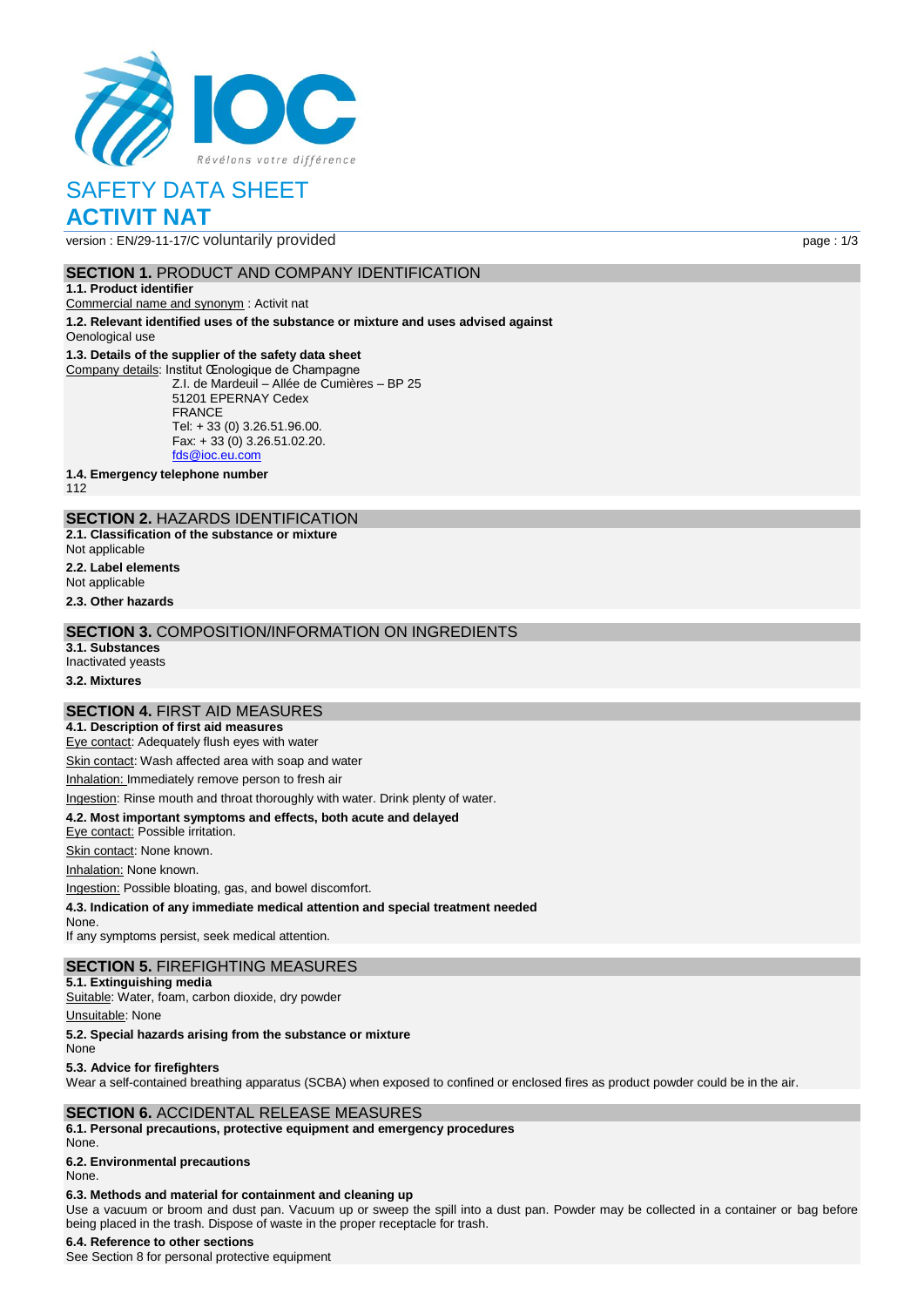

# SAFETY DATA SHEET **ACTIVIT NAT**

version : EN/29-11-17/C voluntarily provided page : 2/3

## **SECTION 7.** HANDLING AND STORAGE

**7.1. Precautions for safe handling** Handling: Avoid breathing dust. Avoid contact with eyes.

Occupational hygiene: Wash hands thoroughly after handling.

**7.2. Conditions for safe storage, including any incompatibilities**

Risks: Not at risk for corrosion, fire, explosion, or chemical reaction.

Place of storage: No special instruction to minimize risks (see above). Store according to label directions to maintain label guarantees.

Fire/explosion protection: None needed.

**7.3. Specific end use(s)** None

### **SECTION 8.** EXPOSURE CONTROL / PERSONAL PROTECTION

**8.1. Control parameters** Exposure limits: No limit. Biological limits: No limit. **8.2. Exposure controls Engineering: None** Eye/face protection: Protective glasses should be worn in conditions of excessive dusting. Skin: Hand: None Skin : Other: None. Wear appropriate clothing for work. Respiratory protection: Protective mask should be worn in conditions of excessive dusting. **Thermal protection: None** Environmental exposure: None

# **SECTION 9.** PHYSICAL AND CHEMICAL PROPERTIES

**9.1. Information on basic physical and chemical properties** Apperance : ivory powder Odour : Not determined Odour threshold : Not determined pH : No data available Melting / freezing point : No data available Initial boiling point and boiling range : No data available Flash point : No data available Evaporation rate: No data available Flammability (solid, gas) : No data available Upper/lower flammability or explosive limits: No data available Vapour pressure : No data available Vapour density: No data available Relative density: No data available Solubility(ies); Easily soluble Partition coefficient: n-octanol/water: No data available Auto-ignition temperature: No data available Decomposition temperature: Not determined Viscosity : No data available Explosive properties: No data available Oxidising properties: No data available **9.2. Other information**

## **SECTION 10.** STABILITY AND REACTIVITY

**10.1. Reactivity** Not reactive **10.2. Chemical stability Stable 10.3. Possibility of hazardous reactions** None **10.4. Conditions to avoid** None